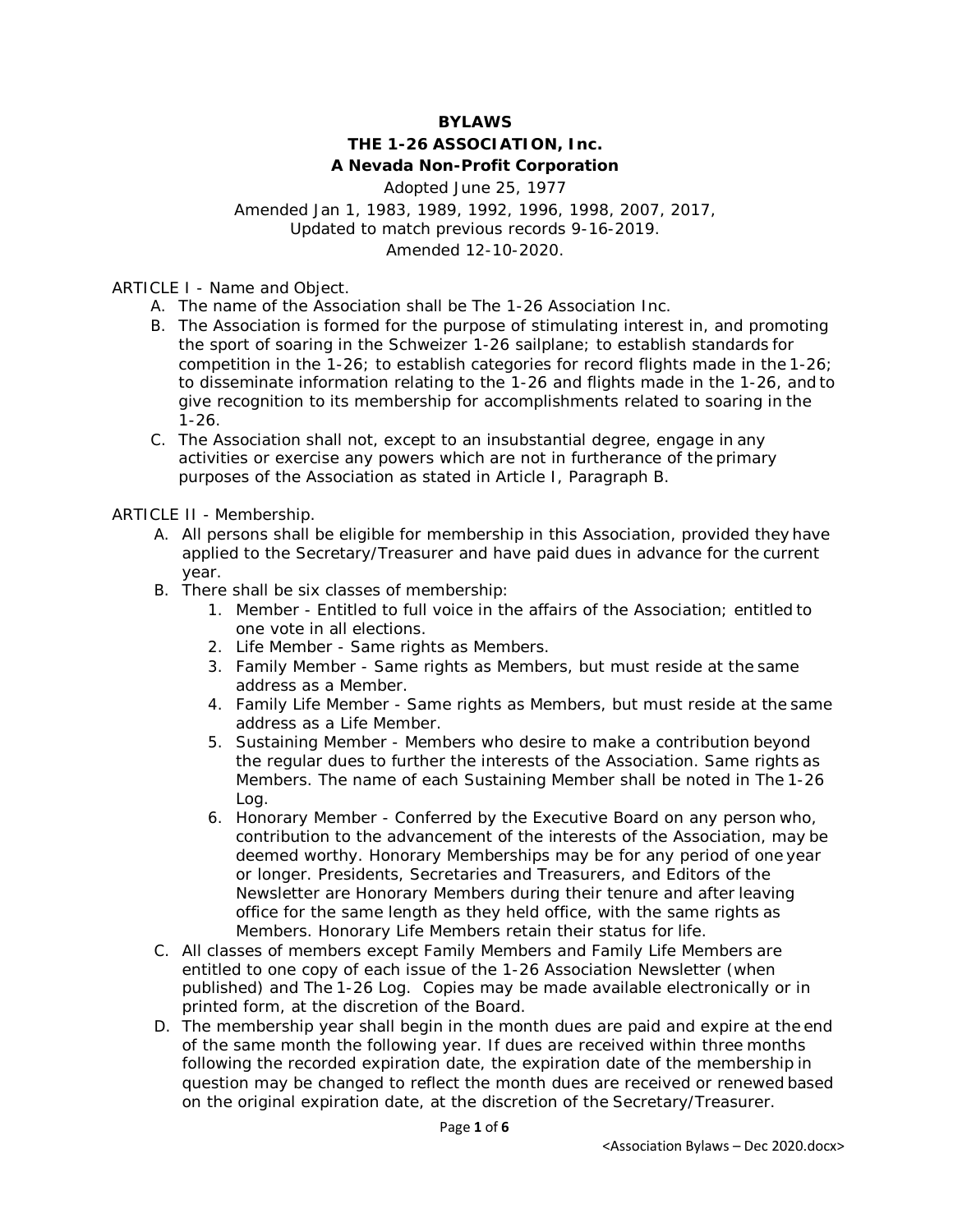E. Members shall not be entitled to issues of publications dated prior to payment of dues.

ARTICLE III - Dues.

- A. Dues of members shall be determined by the Executive Board and shall be payable in advance.
- B. The dues of Family Members shall be paid along with the dues of a Member.
- C. The dues of Family Life Members may be paid along with or after the dues of a Life Member.
- D. Sustaining Members shall be persons or firms who shall pay an amount of atleast that determined by the Executive Board.
- E. Dues of a Life Member or a Family Life Member shall be payable in a single, onetime payment. Dues paid for Life Memberships and Family Life Memberships are to be kept in the General Fund of the Association.

ARTICLE IV - Divisions.

- A. For administration, the United States and Canada are separated into geographical Divisions.
- B. There shall be three Divisions:
	- 1. Central Division Consists of the states of Arkansas, Colorado, Illinois, Iowa, Kansas, Louisiana, Minnesota, Missouri, Nebraska, New Mexico, North Dakota, Oklahoma, South Dakota, Texas, Wisconsin, Wyoming, and the Canadian Provinces of Saskatchewan and Manitoba.
	- 2. Eastern Division All states and provinces east of the Central Division.
	- 3. Western Division All states and provinces west of the Central Division.
	- 4. Members whose residence is outside the United States and Canada shall be assigned to an appropriate Division by the Secretary/Treasurer.

ARTICLE V - Officers.

- A. The officers of the Association shall be: President, Western Division Vice President, Eastern Division Vice President, Central Division Vice President, and Secretary/Treasurer.
- B. Nomination and election of officers
	- 1. Members desiring to nominate a candidate for the offices of President or Secretary/Treasurer may do so at the meeting of the Association at the 1-26 Championships or by mail or email to the Secretary/Treasurer before October 1<sup>st</sup>.
	- 2. Any member desiring to nominate a candidate for Vice President may do so at the meeting during the 1-26 Championships or by mail or email to the Secretary/Treasurer before October 1<sup>st</sup>, provided the nominee and the member making the nomination are both residents of the Division for which the nomination is made.
	- 3. The Secretary/Treasurer shall determine before October 15th if nominees will consent to their names being placed on the ballot.
	- 4. A ballot for voting by mail may be published with the November issue ofthe Newsletter. Each voting member shall be entitled to cast one vote for President, Secretary/Treasurer, and for Vice President of the Division in which the member resides.
	- 5. Any Member may request a hard copy ballot with instructions be mailed to him or her.
	- 6. Electronic voting *via the 1-26 Website* will be the preferred method of voting with electronic balloting closing December 10<sup>th</sup> of each year. *Returned* Paper Ballots shall be mailed and must be postmarked on or before December 10<sup>th</sup> and received by the Secretary/Treasurer on or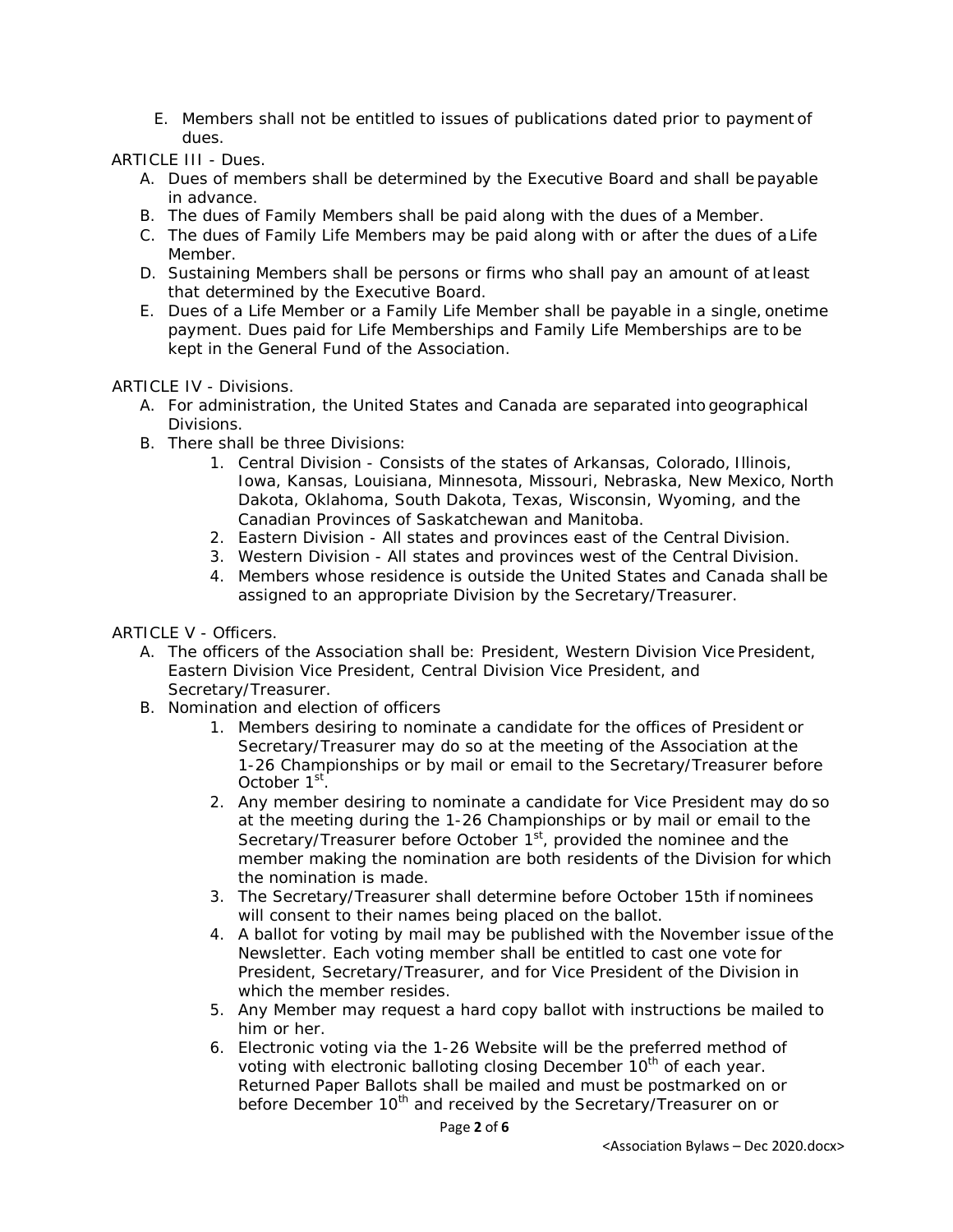before December 20<sup>th</sup>.

- 7. Any member desiring to vote for a candidate other than those on the ballot shall have the right to write in such name, provided that the consent of the candidate has been gained.
- C. A plurality of valid votes cast shall elect. The terms of all elected officers shall be for one year, ending on December  $31<sup>st</sup>$ , or until their successors have been duly elected.
- D. Immediately upon retiring from office, each officer shall turn over in good order to his successor all funds, books, records, correspondence and other property of the Association.
- E. Should a vacancy occur in any elective office, such vacancy shall be filled for the remainder of the term by the Executive Board.

ARTICLE VI - Duties of Officers.

- A. The duties of the President shall be: Preside at the meetings of the Association and those of the Executive Board, appoint all committees not otherwise provided for, perform such other duties as the advancement of the Association may require.
- B. The duties of the Division Vice Presidents shall be: preside at meetings in the absence of the President, coordinate the advancement of the Association within the Division they represent, encourage the growth of the Association and promote membership, perform such other duties as the President shall direct.
- C. The Secretary/Treasurer shall:
	- 1. Be empowered to receive money from those owing such funds and to bank same in the name of the Association and to disburse funds in payment of accounts against the Association as are authorized by the President and/or a majority of the Executive Board.
	- 2. Render a report of the current financial condition and other affairs ofthe Association.
	- 3. Maintain a membership list of all current members and the previous year's members. The list shall include name and mailing address. In addition, the Newsletter Editor and Record Keeper shall also have access to the current mailing list. Maintenance of this list may be delegated to the Webmaster.
	- 4. Conduct all correspondence of the Association relating to membership and such other correspondence as the President and/or Executive Board directs.

ARTICLE VII - Executive Board.

- A. The Executive Board shall consist of the five elective officers of the Association.
- B. The Executive Board shall: have charge of the working interests of the Association under the guidance of the President, examine all accounts of the Association, confer on call of the President, perform all such duties as may be necessary for the welfare and advancement of the Association.
- C. The Executive Board shall solicit bids for the annual 1-26 Championships and make selection of the site, dates, and sponsoring organization for this competition.

ARTICLE VIII - Committees.

- A. Competition Rules Committee.
	- 1. This committee shall consist of a chairman and two other members appointed by the President. It shall function until a new committee is appointed the following year.
	- 2. The duties of the committee shall be to formulate, and subsequently maintain and revise, rules for all competitions sponsored or recognized by the Association.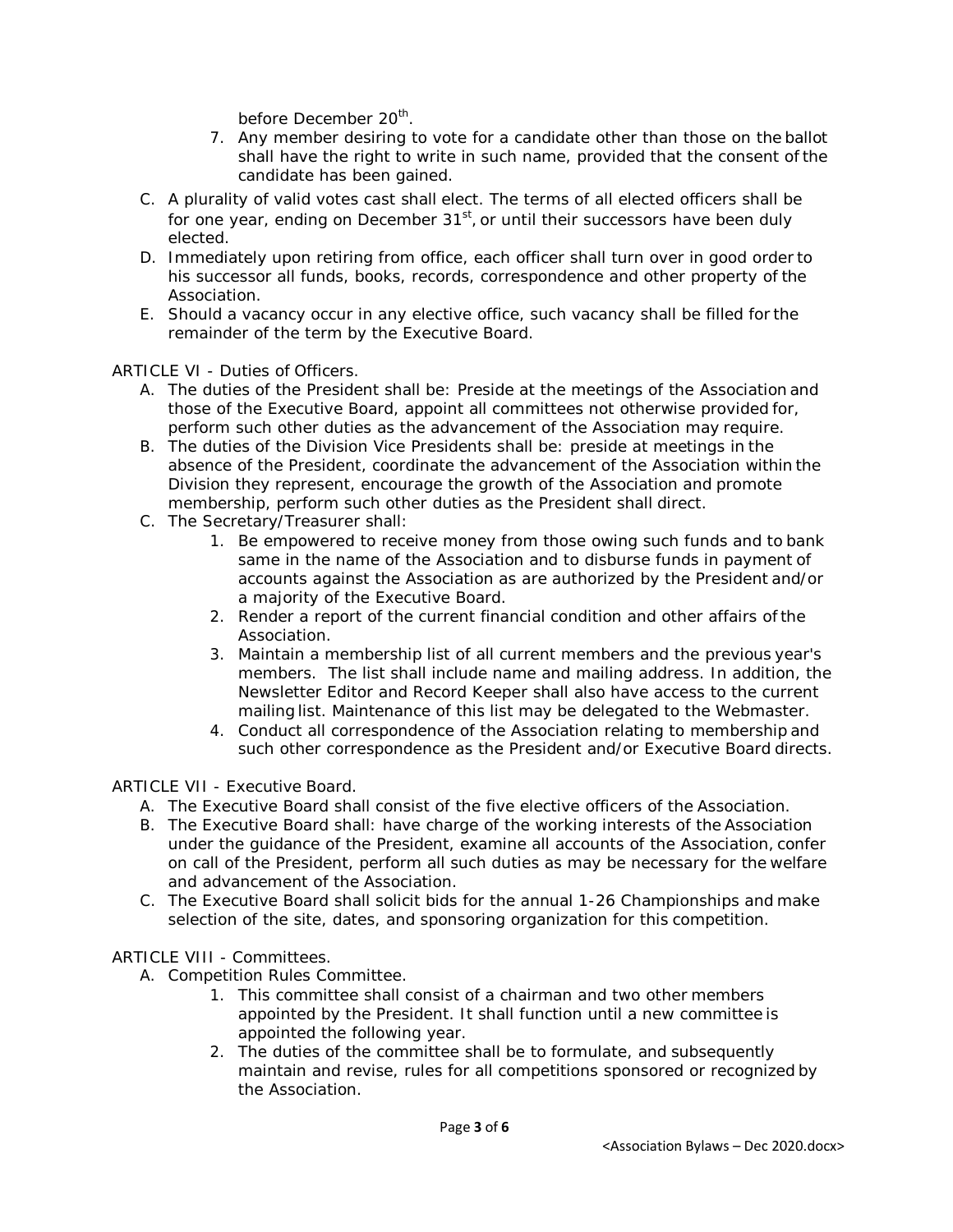- 3. The chairman of this committee shall report directly to the President. Rules changes relating to the 1-26 Championships are subject to review and action by the Executive Board.
- B. Publications Committee.
	- 1. This committee shall consist of the Editor of the Newsletter, who shall be appointed for an indefinite term by the President, the Secretary/Treasurer, and shall be chaired by the President.
	- 2. This committee shall have supervision of the publication of the Newsletter and the Log.
	- 3. The Newsletter and Log may be made available on the Association Website.
- C. The Records Committee.
	- 1. This committee shall consist of the Association Record Keeper, who shall be appointed by the President for an indefinite term, and shall be chaired by the President.
	- 2. This committee shall have supervision of the administration of records and recognitions sponsored by or administered by the Association.
- D. Investment Committee.
	- 1. The Investment Committee shall be a semi-permanent committee appointed by the Executive Board and shall consist of not less than two (2) members or more than three (3) members. The Secretary/Treasurer of the Association shall not be a member of this committee.
	- 2. The Secretary/Treasurer shall be responsible for physically collecting, depositing, and withdrawing funds in accordance with the directions of the Investment Committee.
	- 3. Records showing all financial transactions in the Investment Account shall be open to review by the Executive Board. Access to the account shall be via on-line login and password. Login credentials shall be provided to all Executive Board members.
	- 4. Any Interested Association Member may contact the Secretary/Treasurer and request a current report regarding the Investment Account(s).
- E. The President shall appoint or dissolve such other committees as the need arises.

ARTICLE IX - Meetings.

- A. An annual meeting shall normally be held during the summer of each year at the site of and during the 1-26 Championships. An on line audio or video type (example is "Zoom") meeting may be substituted if the normal summer meeting cannot occur.
- *B.* A winter meeting will be held whenever possible in conjunction with the convention of the Soaring Society of America, Inc. An on line audio or video type (example is "Zoom") meeting may be substituted if the normal winter meeting cannot occur.
- C. Members present at the Annual meeting shall constitute a quorum for the transaction of business at either of these meetings.

### ARTICLE X - Competitions.

- A. The Association may authorize one competition each year called the 1-26 Championships to be held at such time and place as shall be determined by the Executive Board.
- B. The Association may, in addition, authorize one or more Division Championships in each of the three Divisions each year. Time and place of a Division Championship shall be determined by, or at the direction of, the Division Vice-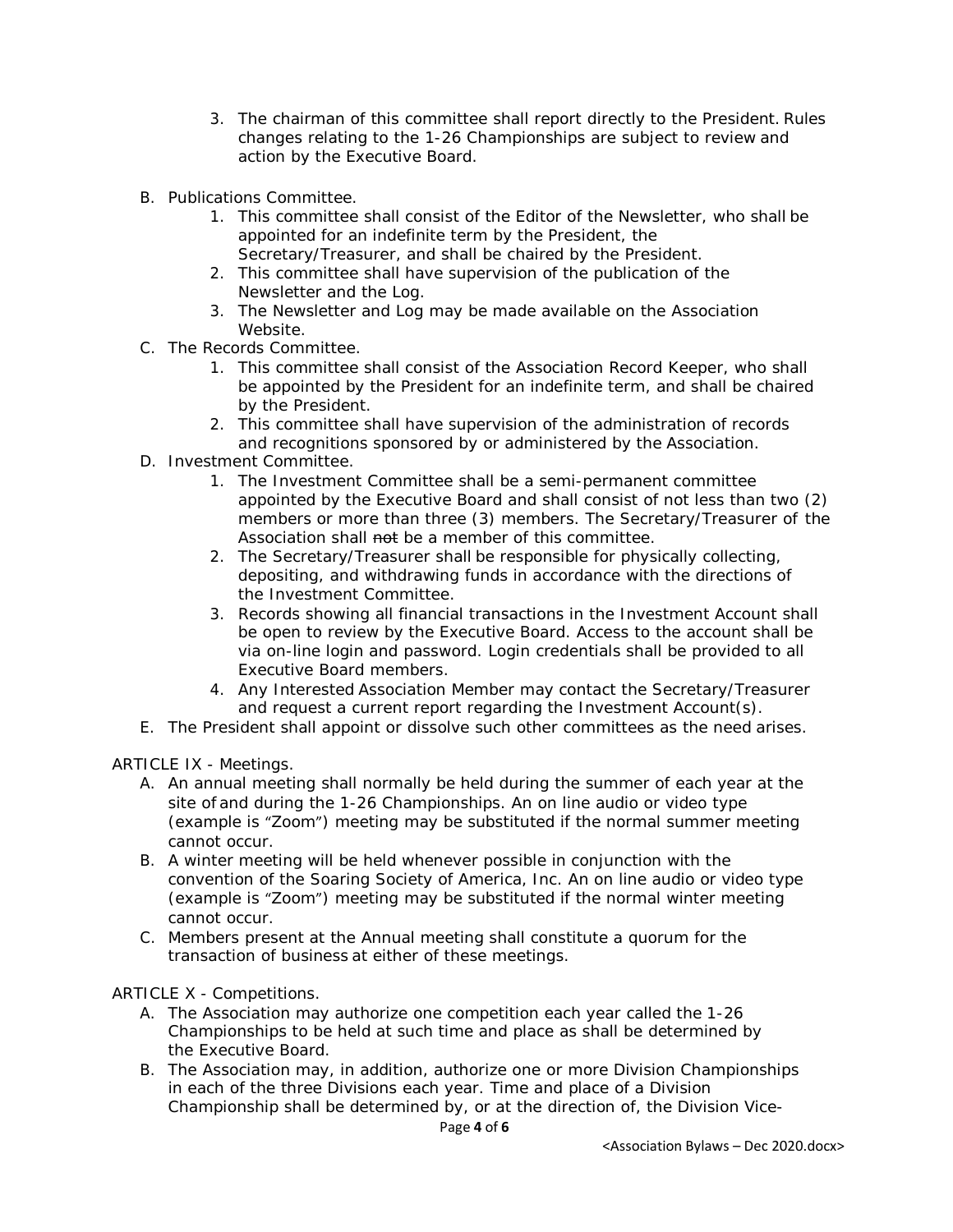president involved.

- C. The Association may publicize, endorse, or recognize other competitions of a regional or local nature.
- D. The Association may sponsor, recognize, or endorse other competitions between pilots of 1-26's which do not require the pilots to gather at one location. Decisions regarding such competition shall be the responsibility of the Executive Board.
- E. The Association shall require contestants entered in the 1-26 Championships, Division Championships, and other competition which it sponsors or endorses to be members of the 1-26 Association.

ARTICLE XI - Publications.

- A. The Association shall publish a newsletter with the objective to be issued four times each year. This publication shall be called "*The 1-26 Association Newsletter*."
- B. The Association shall publish, at the direction of the Executive Board, "*The 1-26 Log*" which shall include a tabulation of names and addresses of its members, listings and data concerning record flights, awards and contest results, articles of continuing or special interest and other appropriate material.
- C. The Newsletter and/or Log shall be made available to the membership electronically or by printed hardcopy, at the discretion of the Board of Directors.
- D. The Editor of the *Newsletter*:
	- 1. Shall have the power to reject, in whole or in part, any reading material or advertising material submitted for publication which may be deemed unsuitable.
	- 2. May exchange newsletters on a reciprocal basis with other soaring-related organizations.
	- 3. May serve as editor of *The 1-26 Log*, or the Publications Committee may appoint another person to serve in that capacity. It is considered desirable for the same person to serve in both capacities.

### ARTICLE XII – Association Funds.

- A. Life Membership Funds.
	- 1. Source of Funds: Life Membership Dues and individual donations.
	- 2. Purpose: Generate income to be used within the General Fund for the conduct of Association business and to support the costs of servicing Life Memberships.
- B. General Fund
	- 1. Source of Funds: All other monies taken in by the 1-26 Association (e.g., dues merchandise sales, contest fees, etc.)
	- 2. Purpose: General operation of the Association at the discretion of the Executive Board.

### ARTICLE XIII - Amendments.

These Bylaws shall not be amended, altered, or repealed, unless such amendment is submitted in writing to the Executive Board at least in time to be published in a prior issue of the Newsletter and be on the November ballot. A two-thirds majority of valid votes cast shall be required for passage of such amendment.

An on-line ballot to all Members may be used as an alternate to the Newsletter.

### ARTICLE XIV - Implementation.

These Bylaws shall become effective at such time as they are passed by a two-thirds vote of members present at the Annual Meeting or by web balloting.